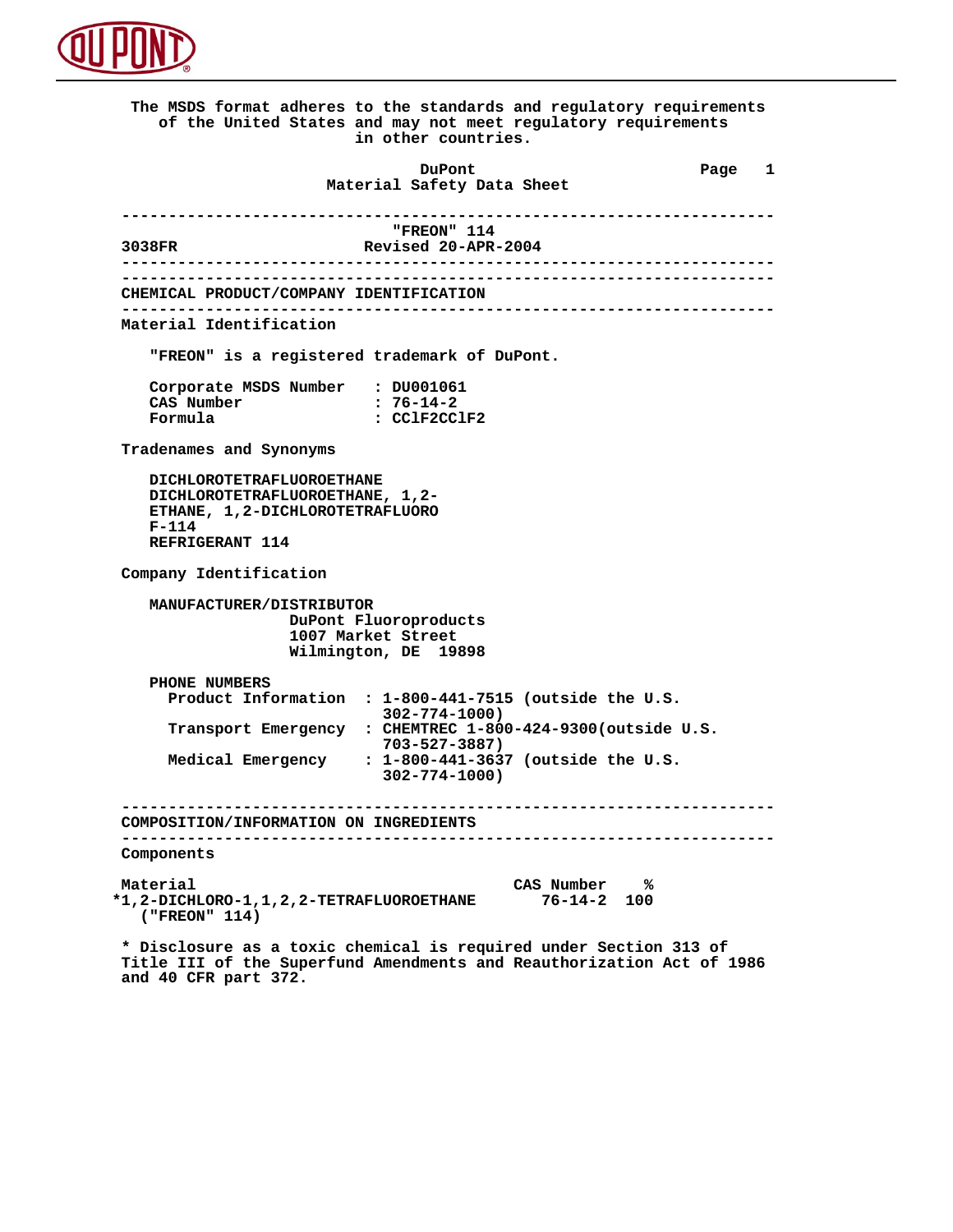#### **---------------------------------------------------------------------- HAZARDS IDENTIFICATION ----------------------------------------------------------------------**

## **# Potential Health Effects**

 **Skin contact with the liquid may include mild skin irritation mainly due to rapid evaporation, with possible discomfort or rash. Prolonged skin contact may cause temporary tingling, numbness, coldness, or drying of skin. There are no reports of human sensitization. Significant skin permeation, and systemic toxicity, after contact appears unlikely.**

 **Eye contact with the liquid may include mild eye irritation with discomfort, tearing, or blurring of vision.**

 **Inhalation of high concentrations may include: temporary nervous system depression with anaesthetic effects such as dizziness, headache, confusion, incoordination, and loss of consciousness. Gross overexposure may cause temporary alteration of the heart's electrical activity with irregular pulse, palpitations, or inadequate circulation. One report in the literature cites several volunteers exposed to high concentrations of FC-114 from an aerosol can, experienced a temporary alteration of respiration and lowered heart rate.**

#### **Carcinogenicity Information**

 **None of the components present in this material at concentrations equal to or greater than 0.1% are listed by IARC, NTP, OSHA or ACGIH as a carcinogen.**

 **---------------------------------------------------------------------- FIRST AID MEASURES**

 **----------------------------------------------------------------------**

#### **First Aid**

 **INHALATION**

 **Immediately remove to fresh air. Keep persons calm. If not breathing, give artificial respiration. If breathing is difficult, give oxygen. Call a physician.**

## **SKIN CONTACT**

 **Flush with water. Treat for frostbite if necessary. Get medical attention if irritation is present.**

## **EYE CONTACT**

 **Immediately flush eyes with plenty of water for at least 15 minutes. Call a physician.**

#### **INGESTION**

 **Ingestion is not considered a potential route of exposure.**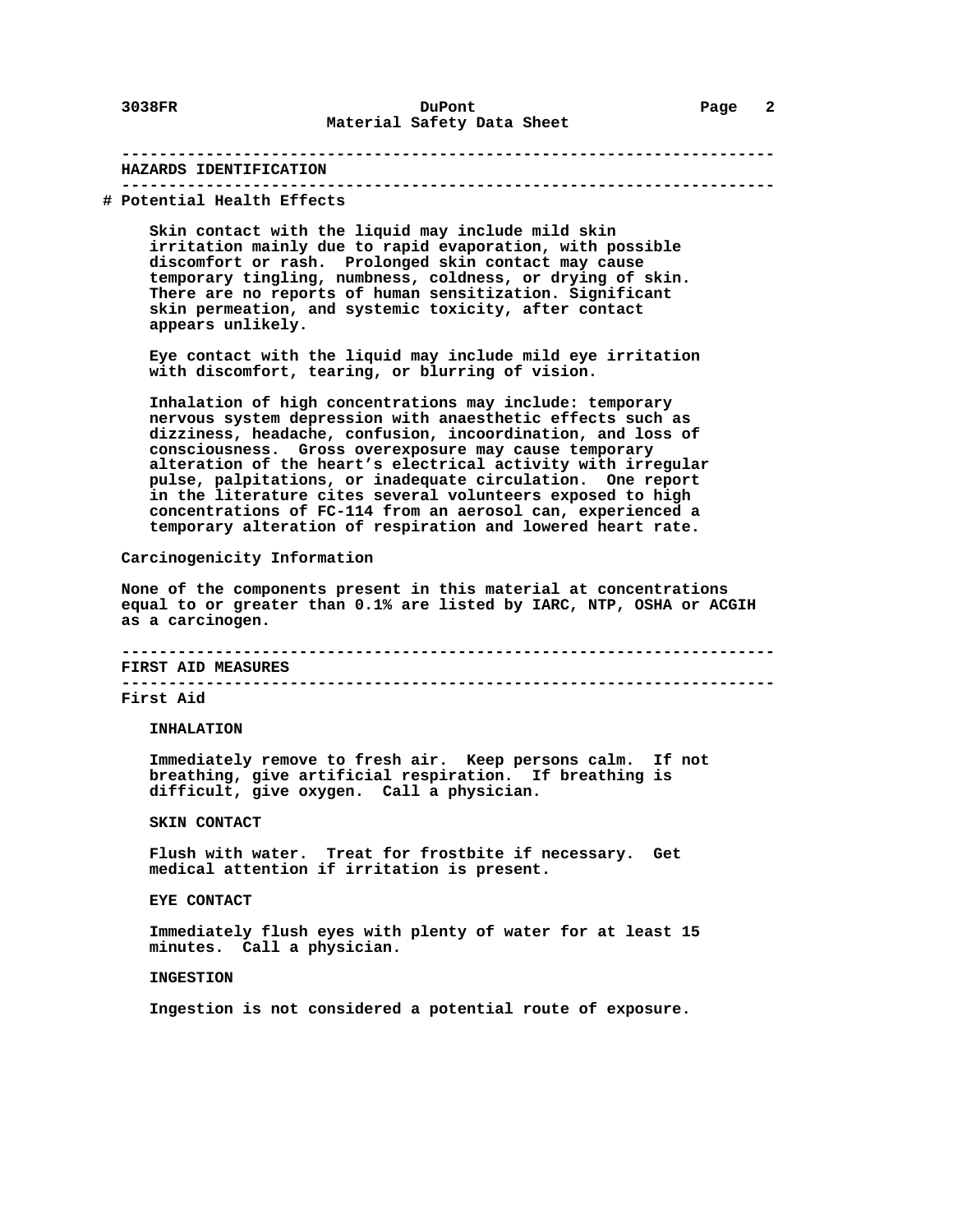**(FIRST AID MEASURES - Continued)**

 **Notes to Physicians**

 **Because of possible disturbances of cardiac rhythm, catecholamine drugs, such as epinephrine, should be used with special caution in situations of emergency life support.**

```
 ----------------------------------------------------------------------
 ----------------------------------------------------------------------
```
 **FIRE FIGHTING MEASURES**

 **Flammable Properties**

| Flash Point                          | : Will not burn  |
|--------------------------------------|------------------|
| Method                               | : TOC            |
| Flammable limits in Air, % by Volume |                  |
| LEL                                  | : Not applicable |
| UEL                                  | : Not applicable |
| Autoignition                         | : Not determined |
| Autodecomposition                    | : 593 C (1099 F) |

 **Fire and Explosion Hazards:**

 **Cylinders are equipped with pressure and temperature relief devices but still may rupture under fire conditions. Decomposition may occur.**

 **Extinguishing Media**

 **As appropriate for combustibles in area.**

 **Fire Fighting Instructions**

 **Self-contained breathing apparatus (SCBA) is required if cylinders rupture or release contents under fire conditions. Use water spray or fog to cool containers.**

```
 ----------------------------------------------------------------------
```
 **ACCIDENTAL RELEASE MEASURES**

```
 ----------------------------------------------------------------------
```
 **Safeguards (Personnel)**

 **NOTE: Review FIRE FIGHTING MEASURES and HANDLING (PERSONNEL) sections before proceeding with clean-up. Use appropriate PERSONAL PROTECTIVE EQUIPMENT during clean-up.**

 **Accidental Release Measures**

 **Ventilate area, especially low places where heavy vapors might collect. Remove open flames. Use self-contained breathing apparatus (SCBA) in case of large spills. Comply with Federal, State, and local regulations on reporting releases.**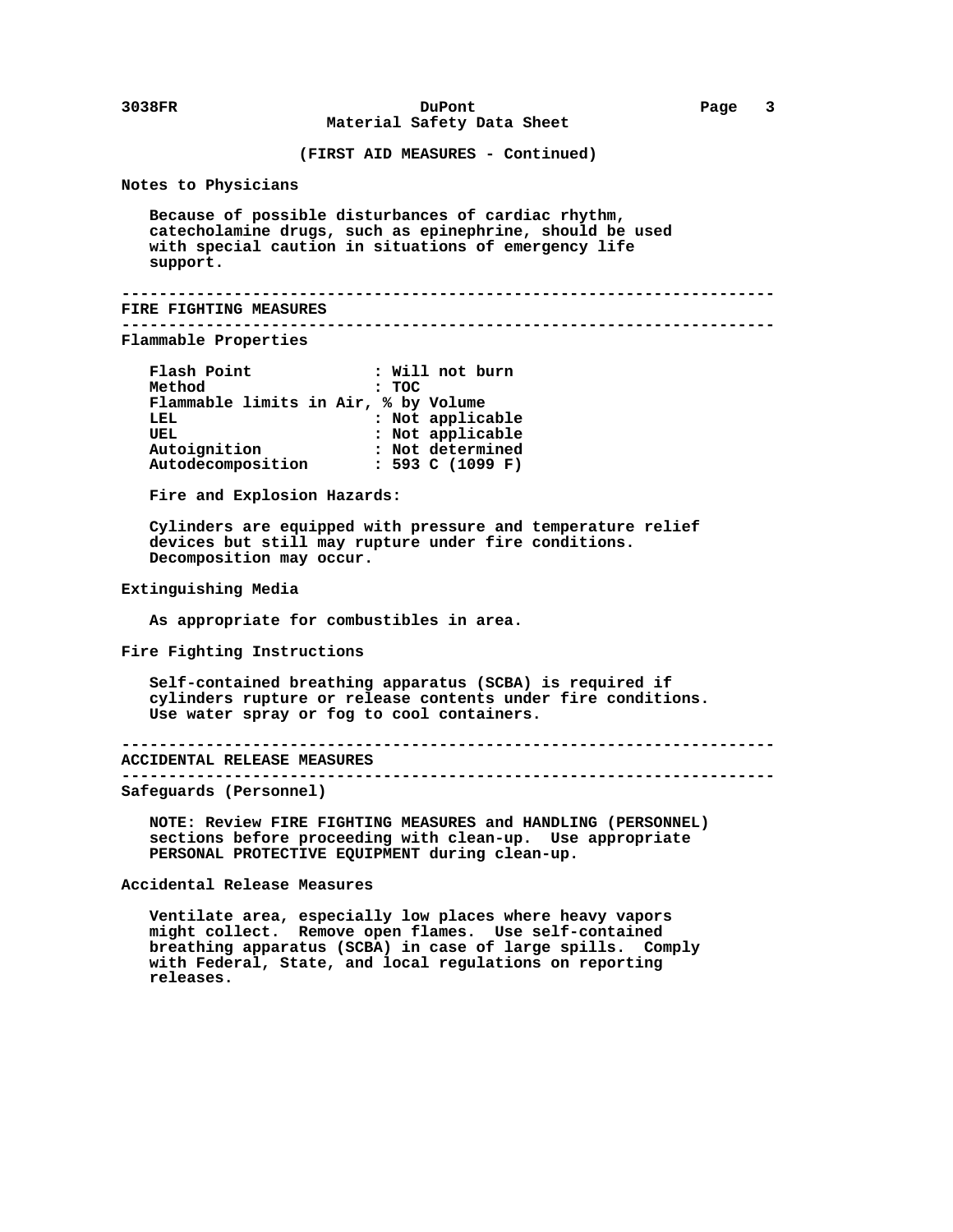# **---------------------------------------------------------------------- HANDLING AND STORAGE ---------------------------------------------------------------------- Handling (Personnel) Avoid breathing vapors and contact of liquid with skin or eyes. Use with sufficient ventilation to keep employee exposure below recommended limits. Storage Clean, dry area. Do not heat above 125 deg F. ---------------------------------------------------------------------- EXPOSURE CONTROLS/PERSONAL PROTECTION ---------------------------------------------------------------------- Engineering Controls Normal ventilation for standard manufacturing procedures is generally adequate. Local exhaust should be used when large amounts are released. Mechanical ventilation should be used in low or enclosed places. Personal Protective Equipment Impervious gloves should be used if liquid contact with skin is possible. Chemical splash goggles should be available for use as needed to prevent liquid contact with the eyes. Under normal manufacturing conditions, no respiratory protection is required when using this product. Self-contained breathing apparatus (SCBA) is required if a large release occurs. Exposure Guidelines Exposure Limits "FREON" 114**

| PEL (OSHA) |                | : $1,000$ ppm, $7,000$ mg/m3, 8 Hr. TWA |  |  |  |
|------------|----------------|-----------------------------------------|--|--|--|
|            | TLV (ACGIH)    | : 1,000 ppm, 6,990 mg/m3, 8 Hr. TWA, A4 |  |  |  |
|            | AEL * (DuPont) | : None Established                      |  |  |  |

 **\* AEL is DuPont's Acceptable Exposure Limit. Where governmentally imposed occupational exposure limits which are lower than the AEL are in effect, such limits shall take precedence.**

 **---------------------------------------------------------------------- PHYSICAL AND CHEMICAL PROPERTIES**

 **----------------------------------------------------------------------**

 **Physical Data**

```
 Boiling Point : 4 C (39 F)
 Vapor Pressure : 31 psia @ 25 C (77 F) (77 deg F)
 Vapor Density : 6.2 (Air=1.0) @ 25 C (77 F)
 % Volatiles : 100 WT%
Evaporation Rate : >1 (CCl4=1.0)
 Solubility in Water : 0.013 WT% @ 25 C (77 F)
```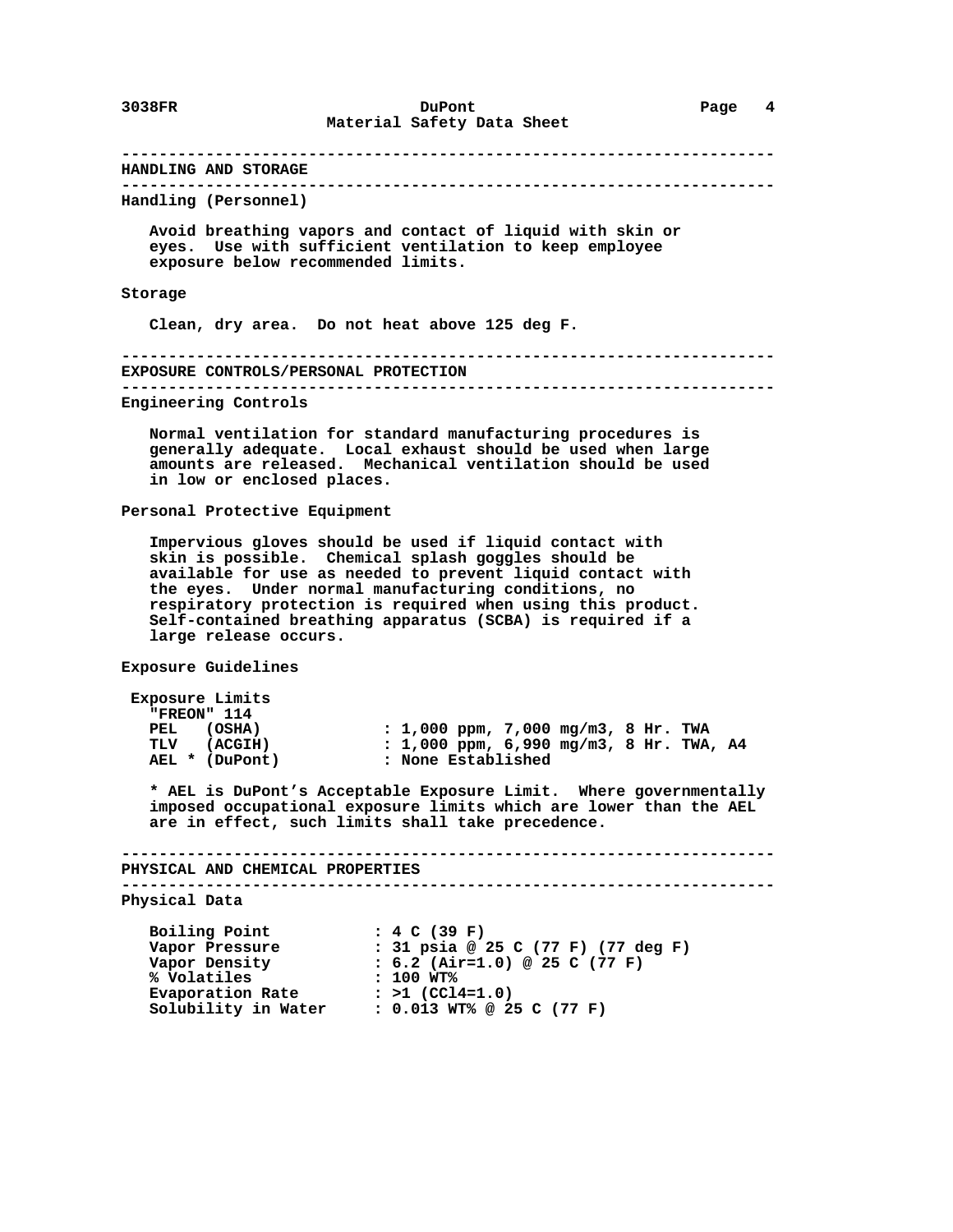## **3038FR DuPont Page 5 Material Safety Data Sheet**

## **(PHYSICAL AND CHEMICAL PROPERTIES - Continued)**

| <b>Odor</b><br>Form<br>Color<br>Density                | : Slight ethereal<br>: Liquefied gas<br>: Clear, colorless<br>: 1.46 g/cm3 @ 25 C (77 F) - Liquid C (77<br>deg F) - Liquid                                                                                                    |  |  |  |  |  |  |  |
|--------------------------------------------------------|-------------------------------------------------------------------------------------------------------------------------------------------------------------------------------------------------------------------------------|--|--|--|--|--|--|--|
| STABILITY AND REACTIVITY                               | ----------------------------------                                                                                                                                                                                            |  |  |  |  |  |  |  |
| Chemical Stability                                     |                                                                                                                                                                                                                               |  |  |  |  |  |  |  |
| temperatures.                                          | Material is stable. However, avoid open flames and high                                                                                                                                                                       |  |  |  |  |  |  |  |
|                                                        | Incompatibility with Other Materials                                                                                                                                                                                          |  |  |  |  |  |  |  |
| Al, Zn, Be, etc.                                       | Incompatible with alkali or alkaline earth metals- powdered                                                                                                                                                                   |  |  |  |  |  |  |  |
| Decomposition                                          |                                                                                                                                                                                                                               |  |  |  |  |  |  |  |
|                                                        | Decomposition products are hazardous. "FREON" 114 can<br>decompose at high temperatures (open flames, glowing metal<br>surfaces, etc.) forming hydrochloric and hydrofluoric acids,<br>and possibly carbonyl halides.         |  |  |  |  |  |  |  |
| Polymerization                                         |                                                                                                                                                                                                                               |  |  |  |  |  |  |  |
|                                                        | Polymerization will not occur.                                                                                                                                                                                                |  |  |  |  |  |  |  |
| Other Hazards                                          |                                                                                                                                                                                                                               |  |  |  |  |  |  |  |
| Decomposition                                          | : Decomposition products are hazardous.<br>"FREON" 114 can decompose at high<br>temperatures (open flames, glowing metal<br>surfaces, etc.) forming hydrochloric and<br>hydrofluoric acids, and possibly carbonyl<br>halides. |  |  |  |  |  |  |  |
| TOXICOLOGICAL INFORMATION                              |                                                                                                                                                                                                                               |  |  |  |  |  |  |  |
| . _ _ _ _ _ _ _ _ _ _ _ _ _ _ _ _ _ _<br># Animal Data |                                                                                                                                                                                                                               |  |  |  |  |  |  |  |
|                                                        | Inhalation 0.5 hour LC50: 720,000 ppm in rats<br>Oral ALD: >2250 mg/kg ( in peanut oil) in rats                                                                                                                               |  |  |  |  |  |  |  |
|                                                        | No standard testing has been done for skin or eye irritancy,<br>or for animal sensitization; however, a concentrated spray<br>of FC-114 caused mild skin and eye irritation in animals.                                       |  |  |  |  |  |  |  |
|                                                        | The effects in animals during single high exposures (25-500<br>times the TLV) include respiratory irritation and altered<br>respiration, anaesthesia and central nervous system effects,                                      |  |  |  |  |  |  |  |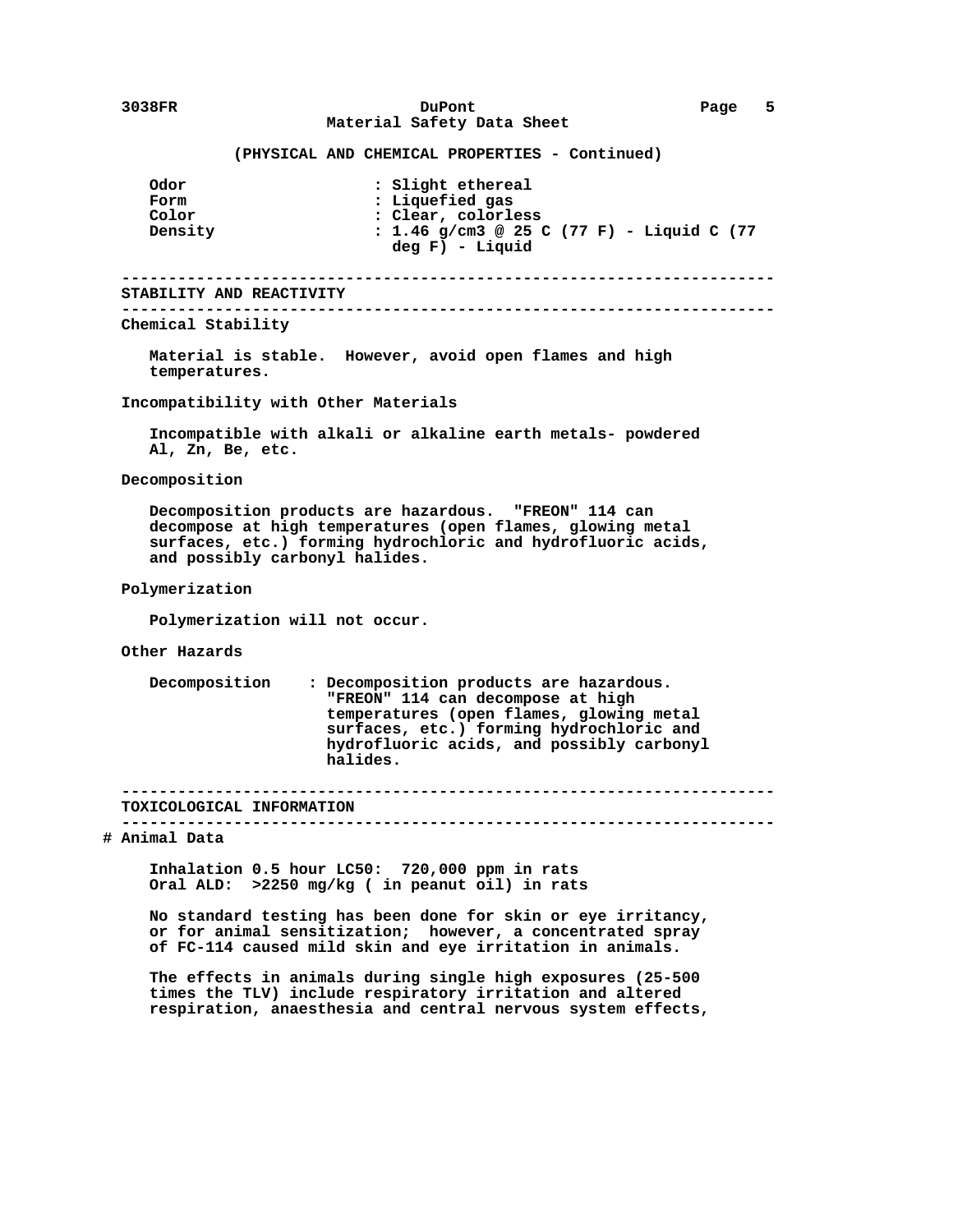## **(TOXICOLOGICAL INFORMATION - Continued)**

 **and irregular heartbeat (cardiac arrythmias) due to the heart being made more sensitive to adrenalin (cardiac sensitization). Anaesthetized animals given high doses showed slight cardiovascular effects and altered blood pressure. In one study, repeated high exposures at 200,000 ppm caused respiratory irritation and slight hematology effects in rats and mice. However, in the same study, no effects were seen at 100,000 ppm. Repeated exposure of guinea pigs to high concentrations resulted in slight liver effects. Long-term exposure to 10,000 ppm caused no evidence of toxicity in rats and rabbits.**

 **Repeated spraying of FC-114 onto the skin caused irritation and slight inflammation.**

 **Repeated ingestion of FC-114 in corn or peanut oil caused no nutritional, hematological, biochemical or histopathological signs of toxicity.**

 **One limited study in which mice were exposed for 23 months to a chlorofluorocarbon mixture containing 25% FC-114, showed no evidence of carcinogenic activity or other signs of toxicity. This compound does not produce genetic damage in bacterial cell cultures but has not been tested in animals. Tests for developmental or reproductive toxicity have not been performed.**

 **---------------------------------------------------------------------- ECOLOGICAL INFORMATION ----------------------------------------------------------------------**

 **Ecotoxicological Information**

 **Aquatic Toxicity:**

 **96-hour LC50, killifish: 45 ppm**

 **---------------------------------------------------------------------- DISPOSAL CONSIDERATIONS**

 **----------------------------------------------------------------------**

 **Waste Disposal**

 **Comply with Federal, State, and local regulations. Reclaim by distillation or remove to a licensed waste disposal facility.**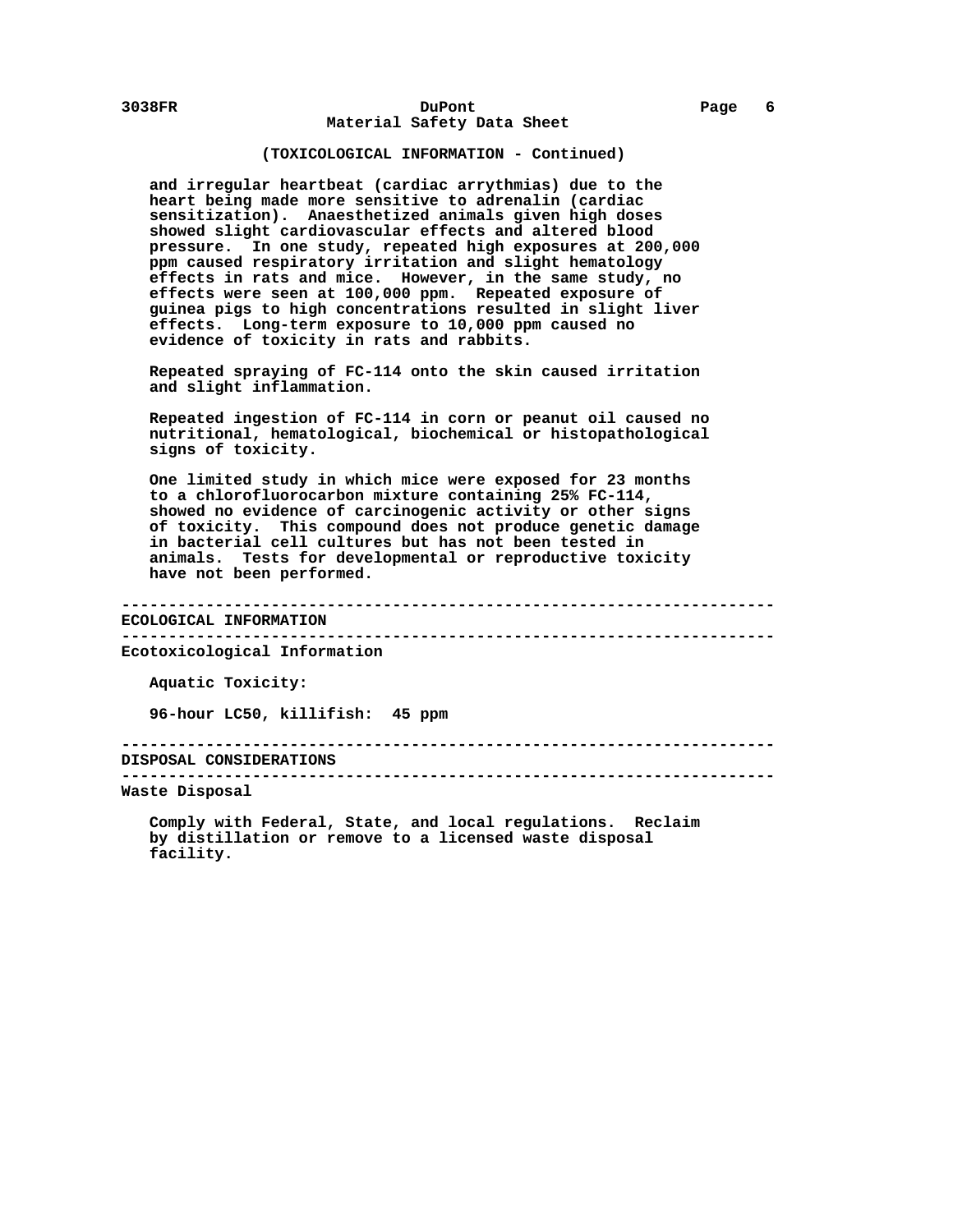**---------------------------------------------------------------------- TRANSPORTATION INFORMATION ---------------------------------------------------------------------- Shipping Information DOT/IMO/IATA Proper Shipping Name : 1,2-DICHLORO-1,1,2,2-TETRAFLUOROETHANE Hazard Class : 2.2 Un No. : 1958 Shipping Label : Nonflammable Gas Shipping Containers: Tank Cars Tank Trucks Cylinders ---------------------------------------------------------------------- REGULATORY INFORMATION ---------------------------------------------------------------------- U.S. Federal Regulations TSCA Inventory Status : Reported/Included. TITLE III HAZARD CLASSIFICATIONS SECTIONS 311, 312 Acute : Yes Chronic : No Fire : No Reactivity : No Pressure : No LISTS: Extremely Hazardous Substance -No CERCLA Hazardous Substance -No** Toxic Chemicals **-Yes ---------------------------------------------------------------------- OTHER INFORMATION ---------------------------------------------------------------------- NFPA, NPCA-HMIS NPCA-HMIS Rating Flammability** : 1<br>**Flammability** : 0 Flammability : 0<br>Reactivity : 1  **Reactivity : 1 Personal Protection rating to be supplied by user depending on use conditions. ----------------------------------------------------------------------**

 **The data in this Material Safety Data Sheet relates only to the specific material designated herein and does not relate to use in combination with any other material or in any process.**